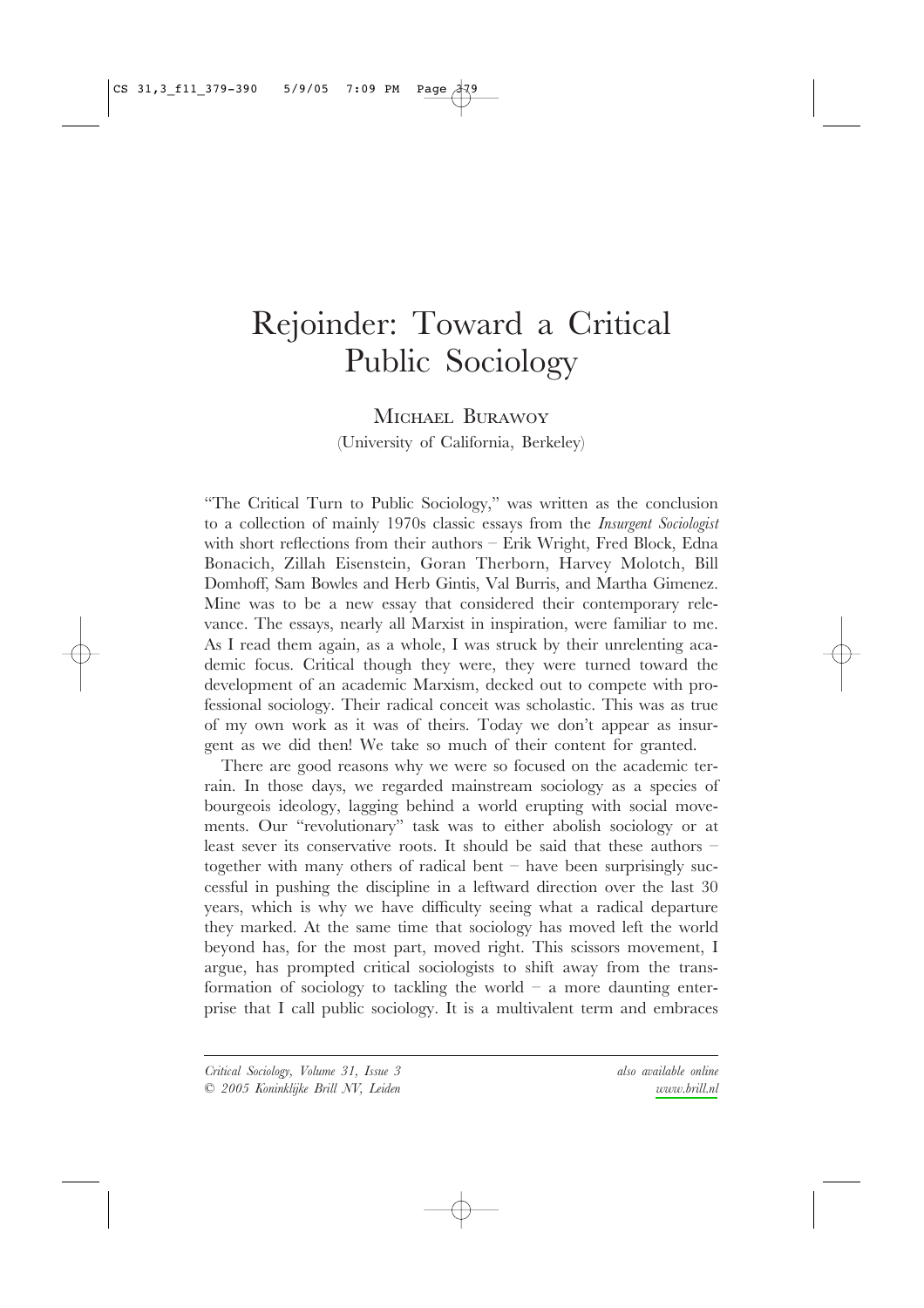a variety of forms but, at minimum, it entails a dialogue between sociology and its publics.

All my critical critics start out from the premise that public sociology is a worthwhile project. Where we differ is in the relation of public sociology to professional sociology, to other disciplines and to academia more broadly, as well as to the publics we might engage. We differ also in assessing the possibilities and impediments these contexts pose for public sociology. The perspectives they and I adopt toward public sociology depend, I will argue, on our position in the division of sociological labor  $-$  the division into professional, policy, public and critical sociologies. So let me first outline this matrix of four sociologies.

My four-fold division of sociological labor stems from two questions, quite familiar to critical sociologists. The first question is: Sociology for Whom? Are we talking just to ourselves (academics) or also to others? Professional and critical sociology appeal to academic audiences while policy and public sociologies appeal to any number of extra-academic audiences. The second question is: Sociology for What? Is sociology concerned with goals, values, and ends of society or with the means, and techniques to reach those ends. This is the Weberian distinction between formal and substantive rationality, it is also at the heart of Frankfurt School critical theory. In our scheme professional and policy sociology focus on means toward given ends - in the case of professional sociology the focus is on puzzles generated by research programs and in the case of policy sociology the focus is on problems defined by clients. Critical and public sociology, on the other hand, interrogate and even call into question those very ends, the normative foundations of professional and policy sociology. Critical sociology is a normative dialogue, primarily among sociologists and conventionally directed to professional sociology, whereas public sociology is dialogue primarily between sociologists and publics about the normative foundations of society. The result is the following configuration.

|                        | Academic Audience | Extra-Academic Audience |
|------------------------|-------------------|-------------------------|
| Instrumental Knowledge | Professional      | Policy                  |
| Reflexive Knowledge    | Critical          | Public                  |

Table 1. The division of sociological labor

One's location in this matrix, I claim, shapes one's disposition toward public sociology although not in any singular manner. Thus, my opponents in the Social Forces (June, 2004) exchange undertook their criticism from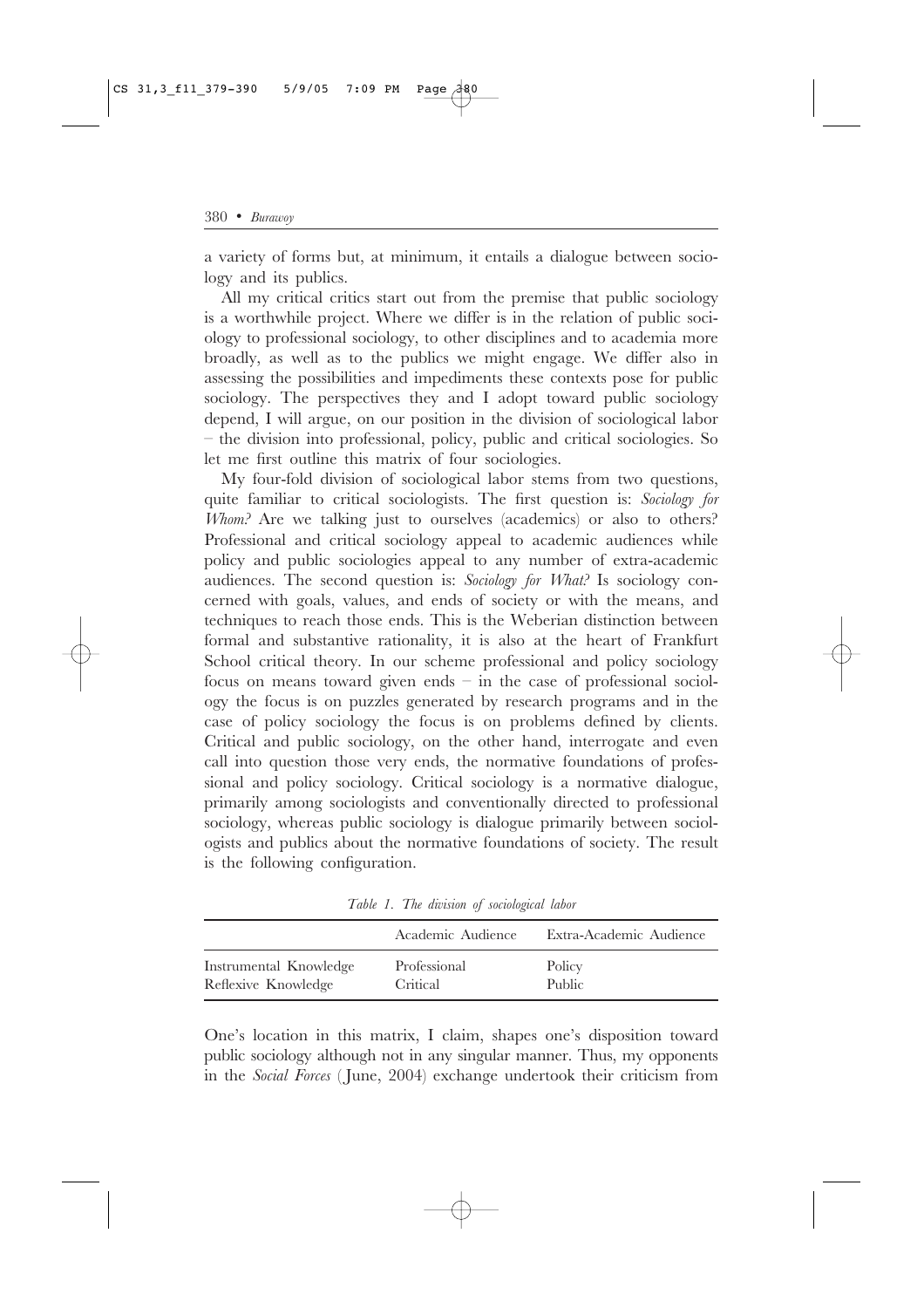within the instrumental perspective on knowledge, i.e., along the professional-policy continuum. They looked upon public sociology as threatening the legitimacy of sociology and thus its resource base, as being infeasible, as being elitist and condescending, and even as being a mask for Marxism. Public sociology, in short, represents a dangerous politicization of the discipline. Very different are the critical responses to public sociology contained in this journal, which take up a position from within reflexive knowledge along the critical-public dimension. Rather than opposing its existence, they contest or deepen the meaning I give to public sociology. They object to my depoliticization of public sociology brought about by hitching it to the disciplinary framework. For my critical critics I'm not radical enough.

In "The Critical Turn to Public Sociology," I argued that the focus of critical sociology should shift its emphasis from a critique of professional sociology to the infusion of critical perspectives into public sociology. Indeed, that's exactly what all my seven critics do. They each take up the challenge of radicalizing public sociology, from three different standpoints: international, historical and institutional. On the international front I am accused of parochialism: misrecognizing the specificity of US sociology and ignoring its domination throughout the world. On the historical front I stand accused of ignoring the contributions of critical race theory and the civil rights movements as well as the lessons of second wave feminism concerning the limitations of civil society. On the institutional front, my conception of public sociology is regarded at best as a stepping stone to something deeper and more radical, and at worst a self-defeating compromise with professionalization. Let me embrace my critics in pursuit of a common agenda for a critical public sociology.

### On the International Front: Provincializing United States Sociology

John Urry is quite right to berate me for not problematizing the parochialism of US sociology, for not recognizing its closed self-regulating character, and for failing to consider the way it imposes itself, like a Leviathan around the world. Elsewhere I have been indefatigable in my indictment of US sociology's penchant for universalizing the particular. I have called for provincializing US sociology, recognizing its particularity. Still I omitted this critique from my assessment of 1970s sociology. Instead I focused on its parochialism in another sense, on its academic confinement.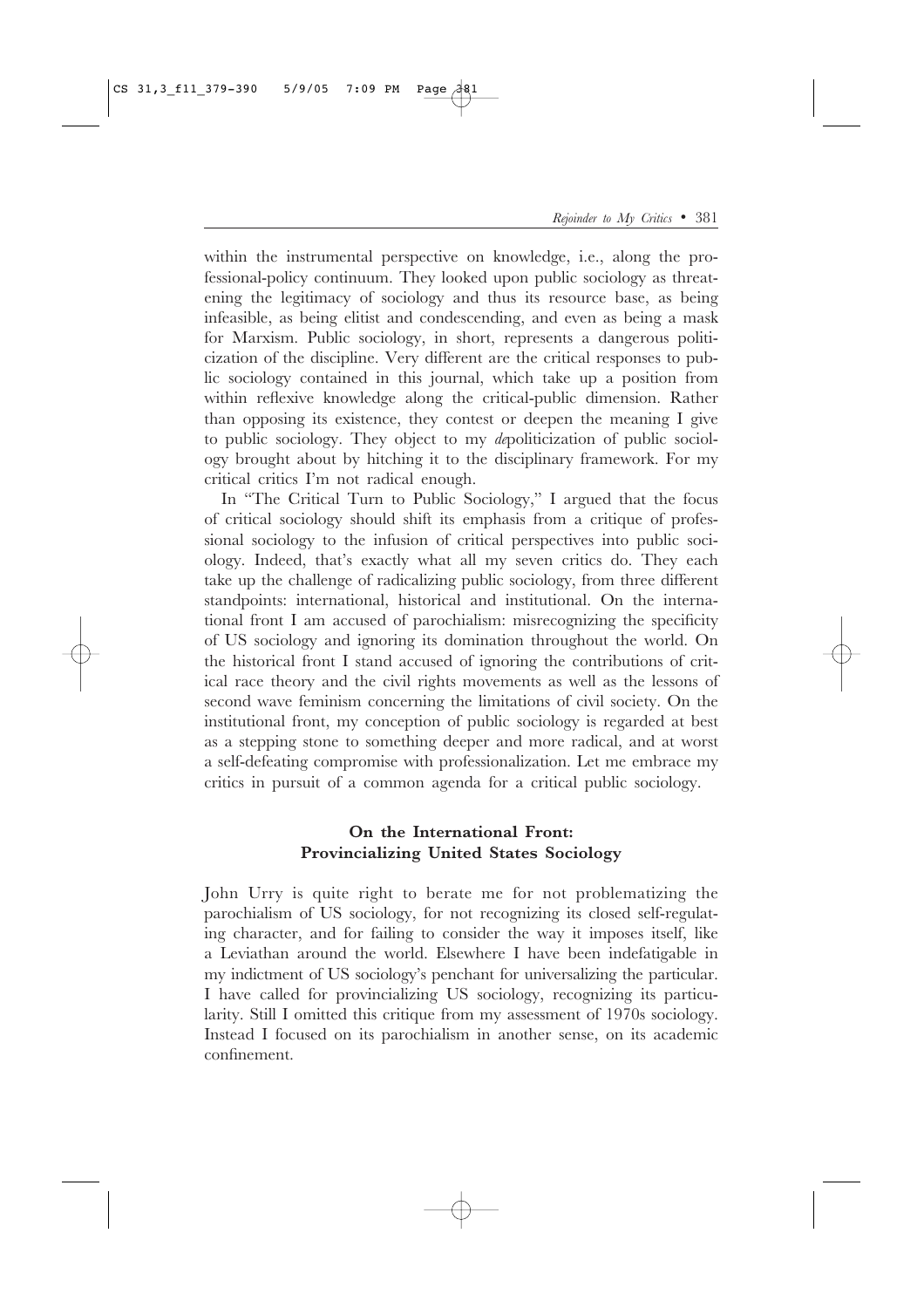Today, I believe, US sociology is less parochial both in its response to its immediate non-academic environment, but also in its responses to movements around the world. Indeed, as US world hegemony expands, so it encounters multiple forms of resistance, which sociology has begun to articulate whether through the lens of social movement theory, new strategies of development, international labor movements, state formation, religious mobilization, or the organization of regionalism. These are now the subject of empirical investigation and theorization under the broad rubric of what Peter Evans has called "counter-hegemonic" globalization, often connected to projects of Sociologists without Frontiers or the World Social Forum.

Of course, not all sociological responses to US world hegemony are radical. By no means. For example, the neo-institutional school of John Meyer and his collaborators, examine the diffusion of US institutions around the world  $-$  US models of democracy, education, justice, privatization, etc. They are uncritical exponents of US hegemony. They don't explore the gap between models and reality, or the resistance to those models, or the back-flow of alternative models from East to West, from South to North, or the hybrid formations that have so captured the attention of Postcolonial Theory. They don't examine the ideological, material and coercive mechanisms through which the US constitutes its hegemony – the mechanisms that Michael Mann, for example, examines in his recent book, Incoherent Empire.

American sociology's imbrication in world hegemony is complex, but American sociology is less parochial than it was in the 1970s not to mention the 1950s, which seems to be Urry's point of reference. To say it is less parochial than it was, however, is not to say a great deal, and there's much more work to be done, both in the study of globalization itself and in examining how globalization is affecting our discipline. With this I would be the first to agree, and Urry's own work should figure prominently in such a project!

When considering sociology's engagement with US hegemony, we need to pay attention to how differentiated sociology is on a world scale. Hegemony is never monolithic, but a hierarchical configuration of difference. It does not obliterate difference but works through difference. Or to move from Gramsci to Bourdieu, one might speak of sociology as a global field of power, with its distinctive logic, its rules of the game that govern dominant and subaltern players. And in this matter European sociology is not as innocent as John Urry paints it. While US sociology does indeed command enormous material resources, including research funding, and accounting for a considerable proportion of the PhDs in the world, still the continent of Europe has always monopolized cultural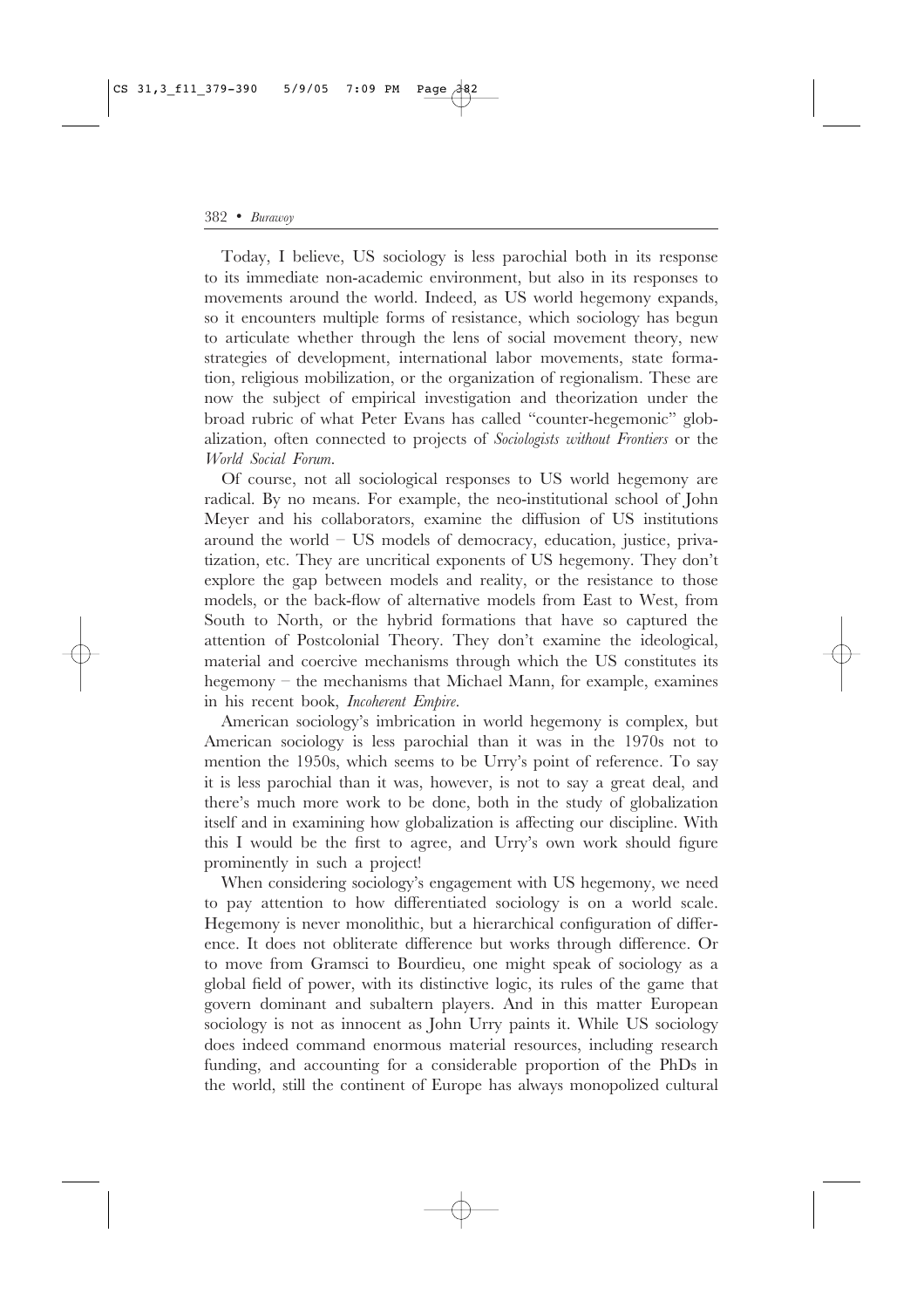capital. We should not forget that the theoretical foundations of American sociology are built, at least in part, on French traditions, starting with Comte, and proceeding through Durkheim to Bourdieu, and on German traditions, starting with Marx and proceeding through Weber and Simmel to the Frankfurt School. England, of course, had little by way of its own tradition, and became, as Urry himself has argued, parasitical on others  $$ on continental traditions and on other disciplines, such as anthropology. Scandinavian countries have developed their own sociology, to be sure heavily influenced by US research techniques, but also in close connection with their own welfare states. Again we need a nuanced picture of the domination of US sociology, one that recognizes Europe as its handmaiden, a partner that supplies the necessary cultural ingredient of a global hegemony. Europe's claimed autonomy does not detract from its collaborative role and ideological function in propping up US domination.

Just as differences between US and European sociology should not be misinterpreted nor should they be exaggerated. We should not exaggerate, as I think Urry does, the uniqueness of the impact of European society on its sociology. No less than in Europe the influence of US social movements of the  $1960s$  – the women's movement and the civil rights movement in particular – lay behind the revamping of sociology. As to Urry's reverse and universal claim that "the world is *already* sociological," perhaps it is true that European administrative apparatuses are more imbued with a sociological habitus, but I'm not at all convinced that sociology is increasingly "ingrained within public life." Indeed, this claim strikes me as strangely out of place, coming from a sociologist living in a country that, even after 8 years of Blairism, has still not recovered from 18 years of Thatcherism  $-$  a regime that prided itself in eradicating the very idea of society. After Conservative Rule, the Labour Party might have brought a shot in the arm for a symbolic recognition of sociology, signaled, for example, by Anthony Giddens's ascent into the House of Lords, but the continuities between the two regimes are remarkable. Whatever be the case in Europe, let it be said that in the United States public life is under constant bombardment from state, market and mass media and, what there is of it, is generally hostile to sociology's privileging of society over the individual. This, of course, is simultaneously the challenge and the mainspring of the current interest in public sociology!

Gianpaolo Baiocchi's fascinating discussion of public sociology in Brazil offers a more nuanced understanding of the distinctive terrain of US sociology, reflecting his own dual positioning in Brazil and the United States. The prospects for a critical-public sociology in the United States are quite dim, he argues, given the apolitical character of US civil society and conservatizing influence of professionalism. In Brazil, by contrast,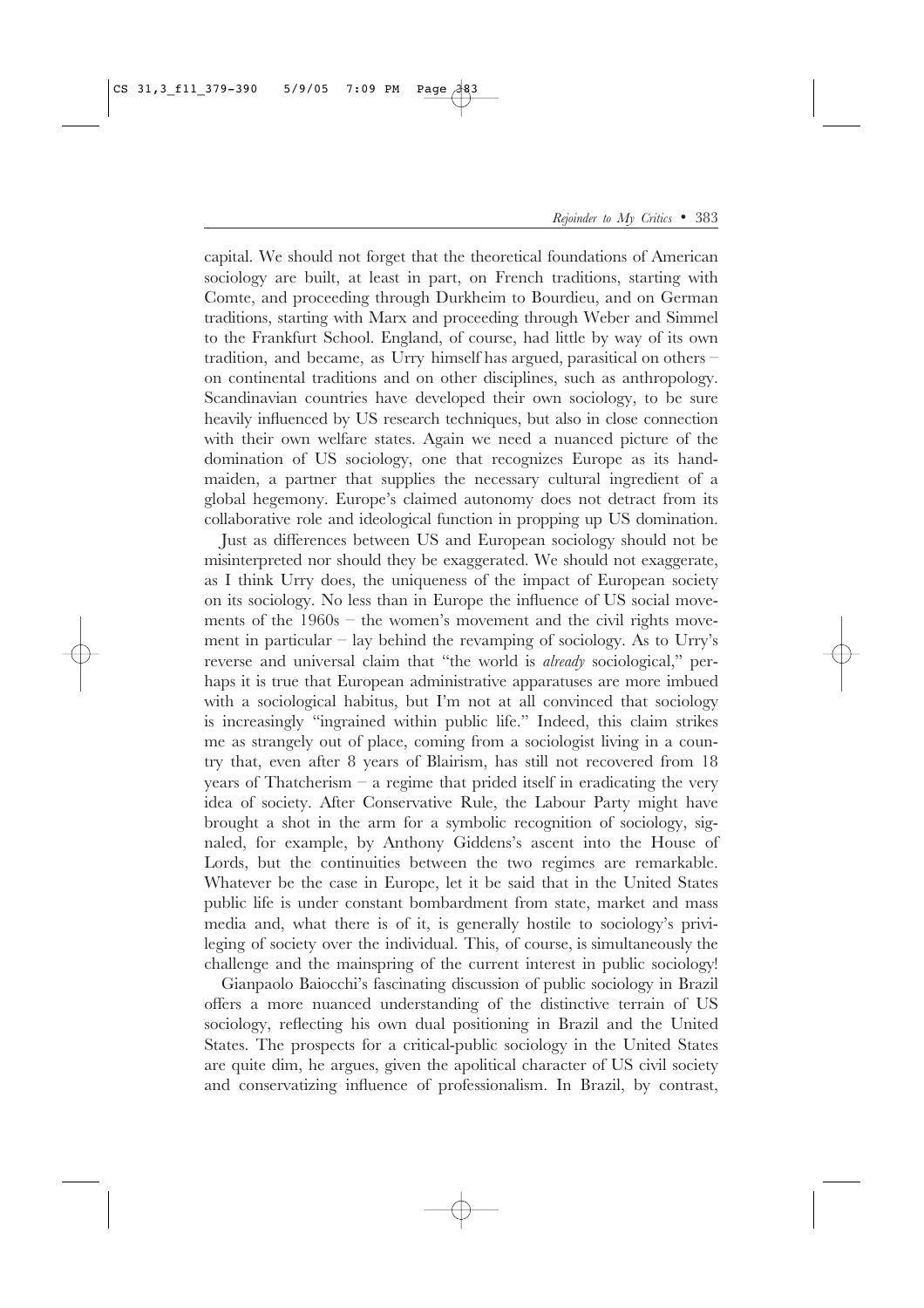there are some 40,000 sociologists, most employed outside the university and unencumbered by postgraduate education. They have not only penetrated civil society but they have participated in a far more politicized civil society, one might call it a political society. Indeed, they themselves have helped forge that political society, whether through networks of independent research centers and NGOs or through their connections to the ruling Workers Party (PT). They have been a major force behind some of the most interesting experiments in participatory democracy, such as the participatory budgeting in Porto Alegre and other cities of Brazil. Significantly, Brazil hosts two national associations of sociologists one a scientific-professional organization and the other explicitly connected to the organs of political society.

By comparison with Brazil the difference between the United States and Europe looks slight. Indeed, in this light Urry's account looks decidedly parochial and Eurocentric. But even in Brazil there are serious limitations to public sociology. The proliferation of a critical-public sociology in Brazil - and here the same thing may be said of South Africa with its parallel traditions of public sociology  $-$  has led to cooptation by state and party. This is a real concern, but one that reflects the advanced state of critical-public sociology. The comparison with Brazil shows just how far public sociology has yet to go in the United States. It offers up an image of what it could be, even if the conditions of its realization are not present. But all is not lost! One should not forget that vibrant critical-public sociologies were borne in opposition to authoritarian regimes military dictatorship in Brazil and the apartheid state in South Africa. Is it wishful thinking that as the US state becomes daily more repressive, so sociology will become more public and more critical, i.e., more political? Will sociologists have the courage of their inherited moral convictions?

#### On the Historical Front: Revisiting the Radicalism of the Past

The second set of criticisms concern not my comparative myopia but my historical myopia. Again I'm guilty. With the exception of Edna Bonacich, Martha Gimenez and Zillah Eisenstein, the selected essays from Insurgent Sociologist overlooked issues of race and gender so central to the radical impetus of the time. In failing to consider African American Studies, Native American Studies, Chicano Studies, Ethnic Studies, I reproduced the narrowness of these essays. It's not simply that my picture was incomplete, which is bad enough, but what was left out holds important lessons for a critical public sociology.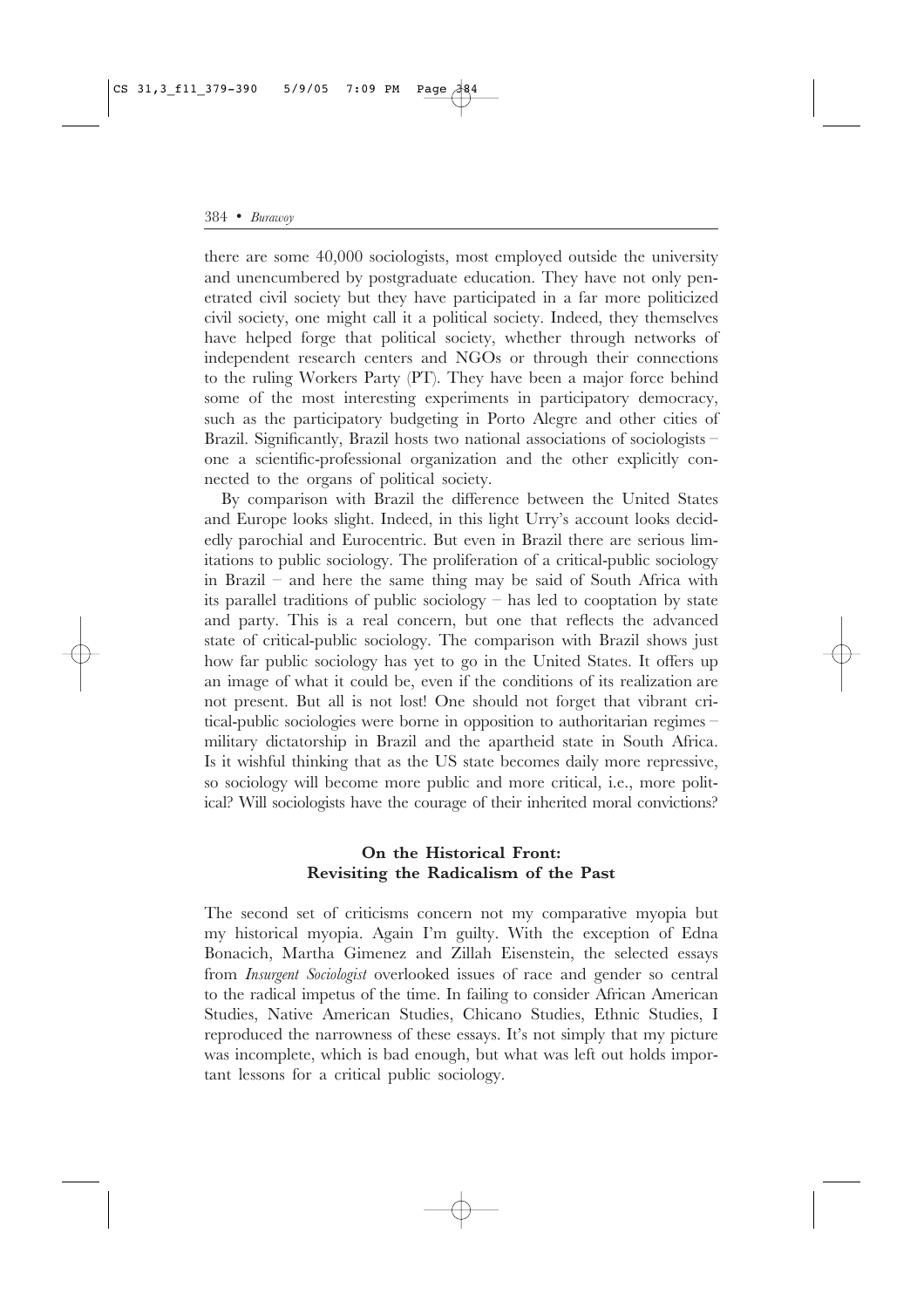Rose Brewer and Gianpaolo Baiocchi, are exactly right to draw attention to the formation of interdisciplinary programs whose mission was to create a two-lane highway between the university and African American communities. Still the creation of such programs underscores my original point that the driving energy was toward the transformation of the academy, trying to bring it into line with critical black intellectuals or with the boiling up of the ghetto. The disciplines could no longer shut their eyes to the insurgence of oppressed minorities for whom academic doors had been firmly shut.

If sociology was truly behind the times in the 1960s, can we then say it has caught up and even overtaken the world? Which are the publics, beyond the academy, whose politics are still *more* critical than sociology's? Can we identify the counter-publics of today? What has happened to the Combahee River Collective, what are the successors to SNCC? Incomplete, and partial though the transformation of sociology was, how many Project Souths are there today? And how can we continue to make their presence felt in the academy? Here Rose Brewer raises further questions about the viability of interdisciplinary programs such as African American Studies, Chicano Studies, Native American Studies. These programs necessarily have a hard time fitting into the academic world for a number of reasons.

First, interdisciplinary studies are always precarious in an academic world cordoned off into disciplines. But some programs fare better than others. In the natural sciences interdisciplinary programs have thrived. So why not in the social sciences and humanities? As Brewer emphasizes, the original impetus for such programs was to maintain connectivity, fluidity between academy and community, which, of course, threatens professional autonomy, challenges administrators' control over their programs. Still, there are lots of programs in business or engineering schools that sustain close ties to communities outside the university. No, the problem is to maintain a fluid interchange with stigmatized, impoverished communities that bring no prestige, money or power to the university, communities that bring only trouble to the ivory tower. These programs are lodged precariously in the periphery of universities, where they are left to scrap for the few resources that are thrown their way.

But can sociology be any more successful? Can sociology sustain critical public sociologies without turning itself into an academic pariah? Certainly ghettoizing critical public sociologies will condemn them to obscurity. Their only chance of survival would be to make them integral to the discipline, an essential part of the division of sociological labor. Certainly, a critical public sociology must also forge ties with interdisciplinary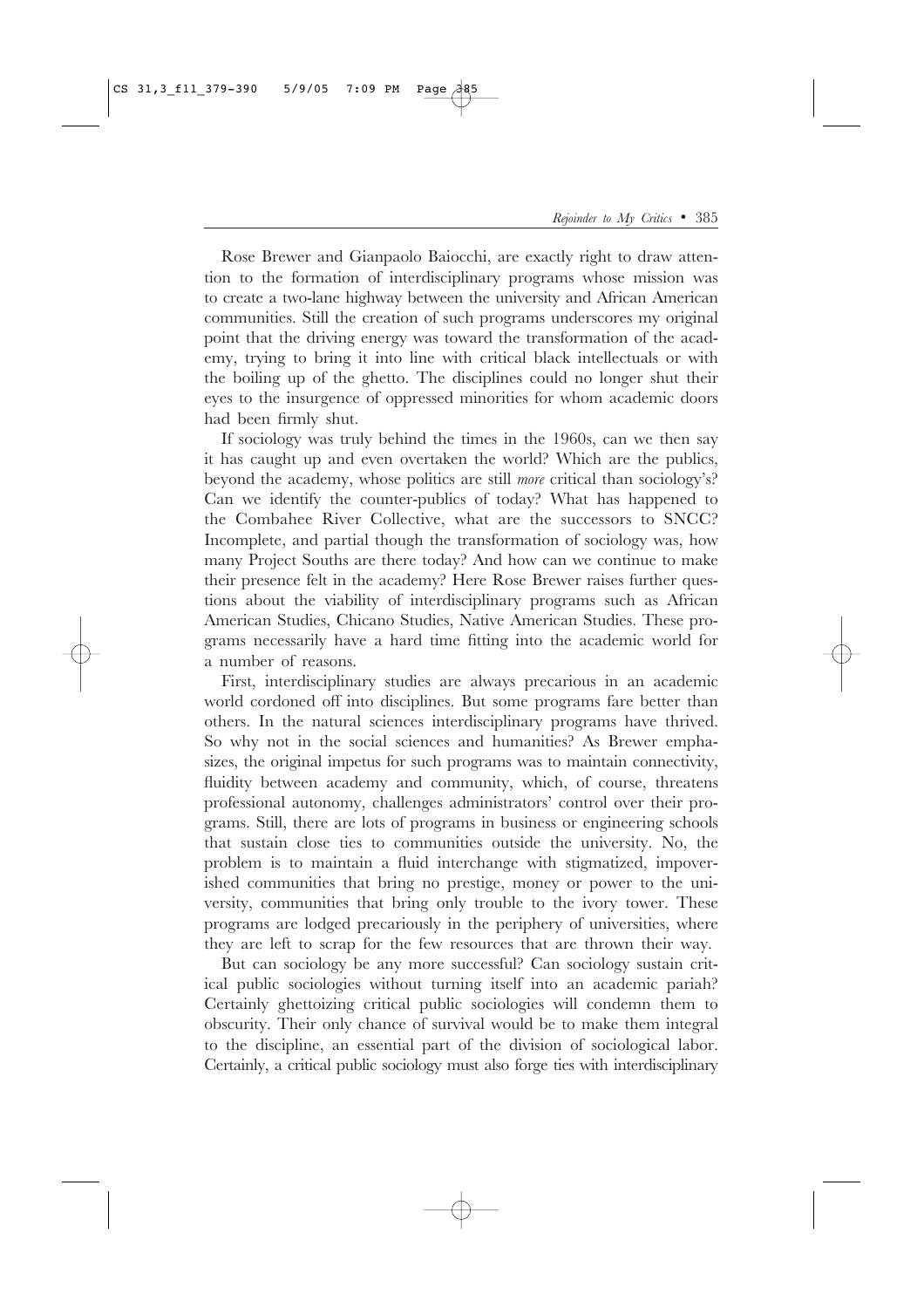programs such as African American Studies, Ethnic Studies and Women's Studies. These latter programs must not be isolated and sociology needs their radical imaginaries.

This is the point that Joan Acker makes, specifically with respect to feminism  $-$  a revitalized public sociology must not lose the insights of second wave feminism. One of those insights, she rightly emphasizes, illuminates the way civil society threatens to reproduce gender domination on its own terrain by secluding the private sphere, the source of women's subjugation. In taking the standpoint of civil society sociology cannot overlook the public-private distinction. Nor can it mean ceding the economy, the polity, and the psychological to other disciplines. Indeed it doesn't. Taking the standpoint of civil society means studying these other spheres in terms of their relation to civil society  $-$  the way the economy commodifies and the state regulates associational life, and the way associational life can repel and disrupt colonization by these other spheres, creating a potential space for collective self-regulation of society.

Feminism and critical race theory may not have revolutionized sociology in the way Acker and Brewer would desire but they have still pushed sociology to the left of most publics, which raises troubling questions for public sociology  $-$  how to engage with publics that see women's subordination as God-given or racial subordination as a function of cultural inferiority, how to engage with publics who think only in terms of individual life chances, and who don't find inequality problematic. On the one hand Brewer and Acker insist that public sociology be more radical while on the other hand they warn us not to impose our views on others! Here indeed is the dilemma, if sociology is already to the left of most publics, how should we conduct the dialogue with those publics? What models of "education" do we have that would permit such a twoway dialogue? How do we elaborate the kernel of good sense in the common sense, turn private troubles into public issues when the individual is king? Or should we just talk with the few who are already converted to the sociological message? If we have learnt to speak about the subaltern, can we now speak to them and can we ever speak for them? Our thinking about the relation of sociology to publics, and especially to subaltern publics, is still at a very primitive stage.

#### On the Institutional Front: The Limits of the Discipline

The third set of criticisms is that my vision of public sociology makes too many compromises with professional sociology. Even if sociology is more progressive than the publics it engages, according to Stanley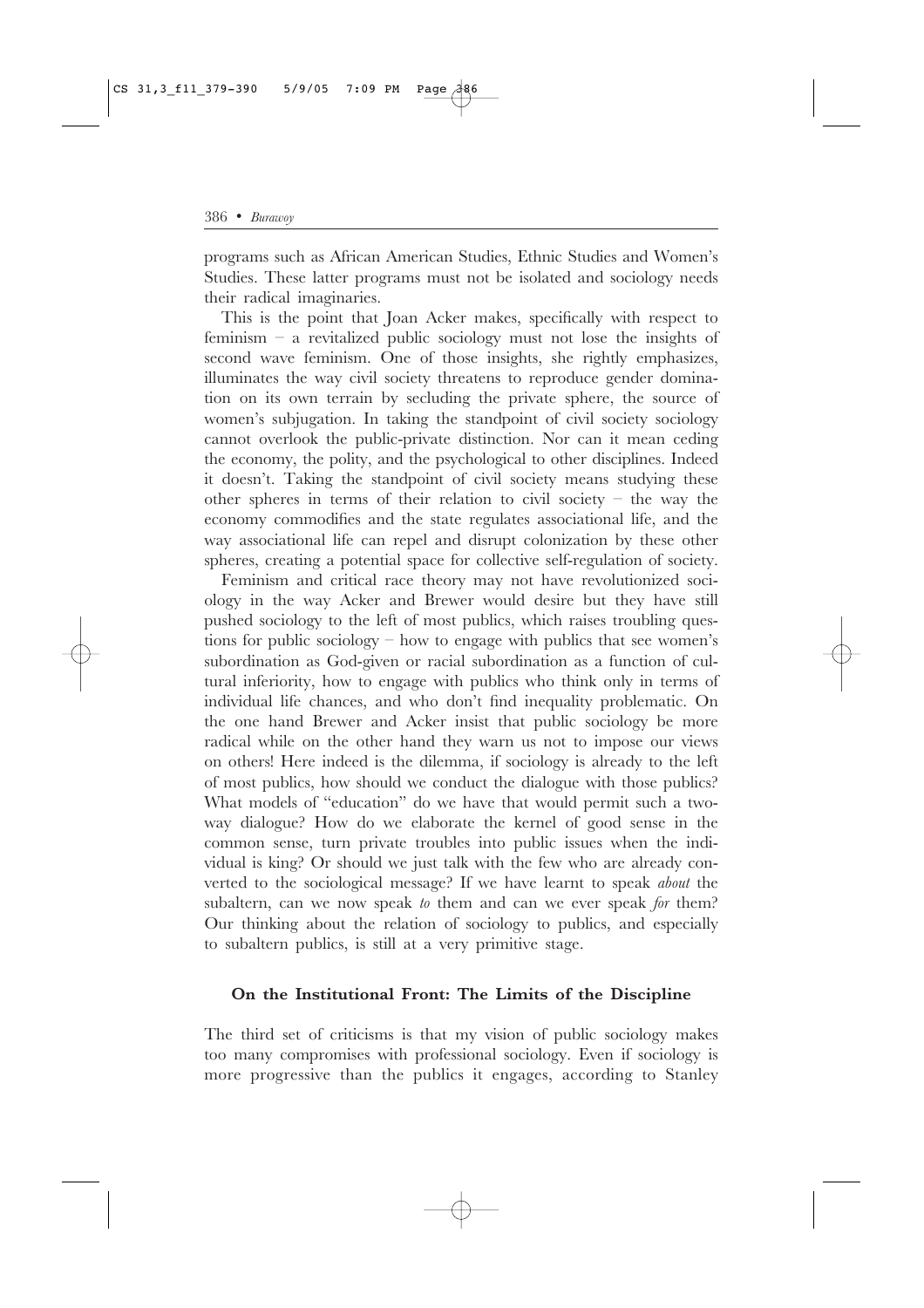Aronowitz, Behrooz Ghamari-Tabrizi, and Walda Katz-Fishman and Jerome Scott, it is still too conservative to underwrite a critical public sociology. Professional sociology is inherently confining and could never bear the burden of a critical public sociology. Stanley Aronowitz, himself a renown public sociologist, argues that my conception of public sociology embedded in the division of sociological labor may be a point of departure but certainly not a point of conclusion, a transitional step toward a more radical vision that would require the dissolution of disciplinary boundaries and the creation of a human science. In other words, he wishes to deepen the project of critical sociology on the academic front in order to be more effective on the public front.

He not only elides the question of what publics we might address and how, but also elides the danger of seeking a comprehensive human science that would absorb economics and political science. A unified social science, a project also advanced by Immanuel Wallerstein, would quickly drown out the critical moment of sociology. Unification is in the interests of the powerful. Thus, the unification of the social sciences would subjugate the *social* and its reflexivities to *science* and its instrumentalities. Considering who our neighbors are, dissolving disciplines would eradicate the critical and public sociologies that we have nurtured, as happened, for example, in area studies during the Cold War Era. In other words, we have an interest in disciplinary boundaries that support a protected neighborhood from which to forge counter-hegemonic alliances with fellow travelers in anthropology, geography and other social sciences, and, of course, with the various interdisciplines. In that way we can cultivate our connections to publics, unencumbered by the overweening power of the policy sciences. We may not be at the vanguard of publics but sociology can still become the nucleus of a critical public science.

If Stanley Aronowitz sees my formulation of public sociology as a first step toward something more radical, Behrooz Ghamari-Tabrizi regards the project as irrevocably tainted. He regards professional sociology as inherently antithetical to public sociology. Rather than dominating reflexive knowledge, instrumental knowledge destroys it. There can be no meaningful public sociology that is connected to professional sociology. "The praxis of public sociology cannot be based on concepts and classifications produced in professional sociology." He, therefore, wishes to abandon sociology to critics from the opposite end of the political spectrum, who insist that the purity of the science of sociology must not be sullied by any engagement with the world. This is where positivists and anti-positivists join hands  $-$  they both agree that professional sociology is not equipped for a public role. The one wants to excise the public from the professional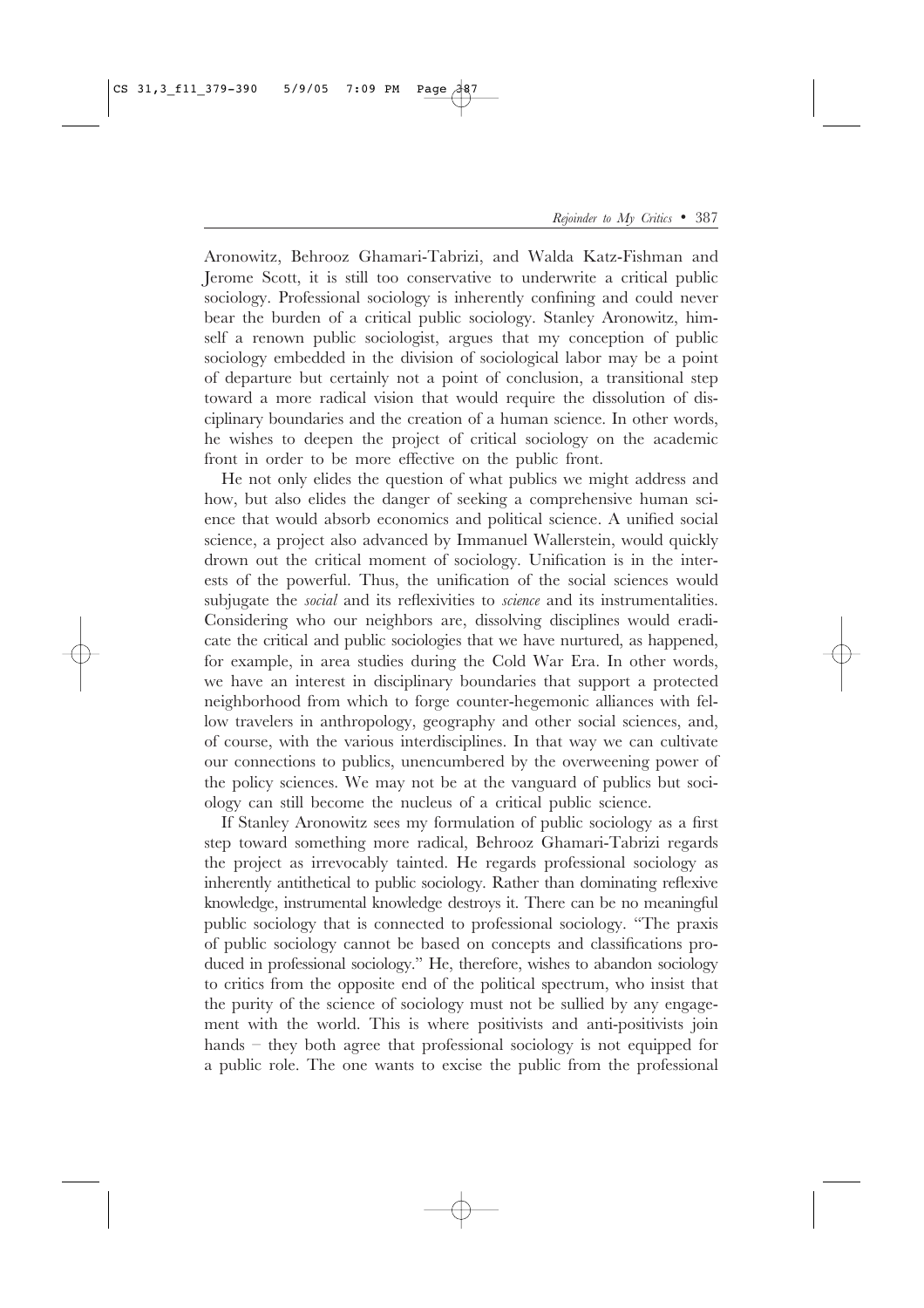and the other to excise the professional from the public but it comes to the same thing - mutual exclusion of professional and public.

I, of course, don't agree with either the positivists or the anti-positivists. Professional sociology neither occupies a desert island and nor is it bankrupt. It does have an emancipatory moment, a kernel of "good sense." That is not to say that professional sociology does not suffer from drawbacks and pathologies. Ghamari-Tabrizi, indeed, points to important limitations, such as the parochialism if not Orientalism of professional sociology which I alluded to earlier. Equally important is the danger he points to – that opposition to public sociology by those self-same scientific purists, who command the ramparts of the elite departments, will confine public sociology to the state universities and colleges, thereby stigmatizing its practitioners as second class citizens. Public sociology will be labeled second-rate sociology. Again I don't think it has to be that way. Indeed, I don't think it is that way. After all even the prestigious Ivy-League Universities are not private research institutes. Even the private university is still a public institution, it is still very much in the business of teaching, and students are still drawn to sociology on the basis of its public role. Sociology departments, elite or not, still have to justify themselves to the next generation by public engagement. I say "still" advisedly, since the crisis of higher education could strip the university of its public role if its professoriate keels over in the face of state regulation and market forces. But this is another reason for not dismissing the university as a political arena but instead making it a terrain of struggle.

While we bemoan the limitations of the university, others are burning the candle from the other end, immersing themselves in struggles for social justice beyond the university. This is the strategy advocated by Walda Katz-Fishman and Jerome Scott, represented by Project South. Engaging what they see as the rising tide of popular movements is important in its own right, but they hope that the tide will also flood back into the academy as it did in the 1970s, opening more spaces for public sociologies. I'd like to hear more concrete analysis of the successes and failure, limits and obstacles of the political engagements of Project South, how sociology may be of relevance to popular movements and how sociology may itself change as a result. We desperately need case studies of public sociology and in this regard Project South could become an important laboratory of organic public sociology.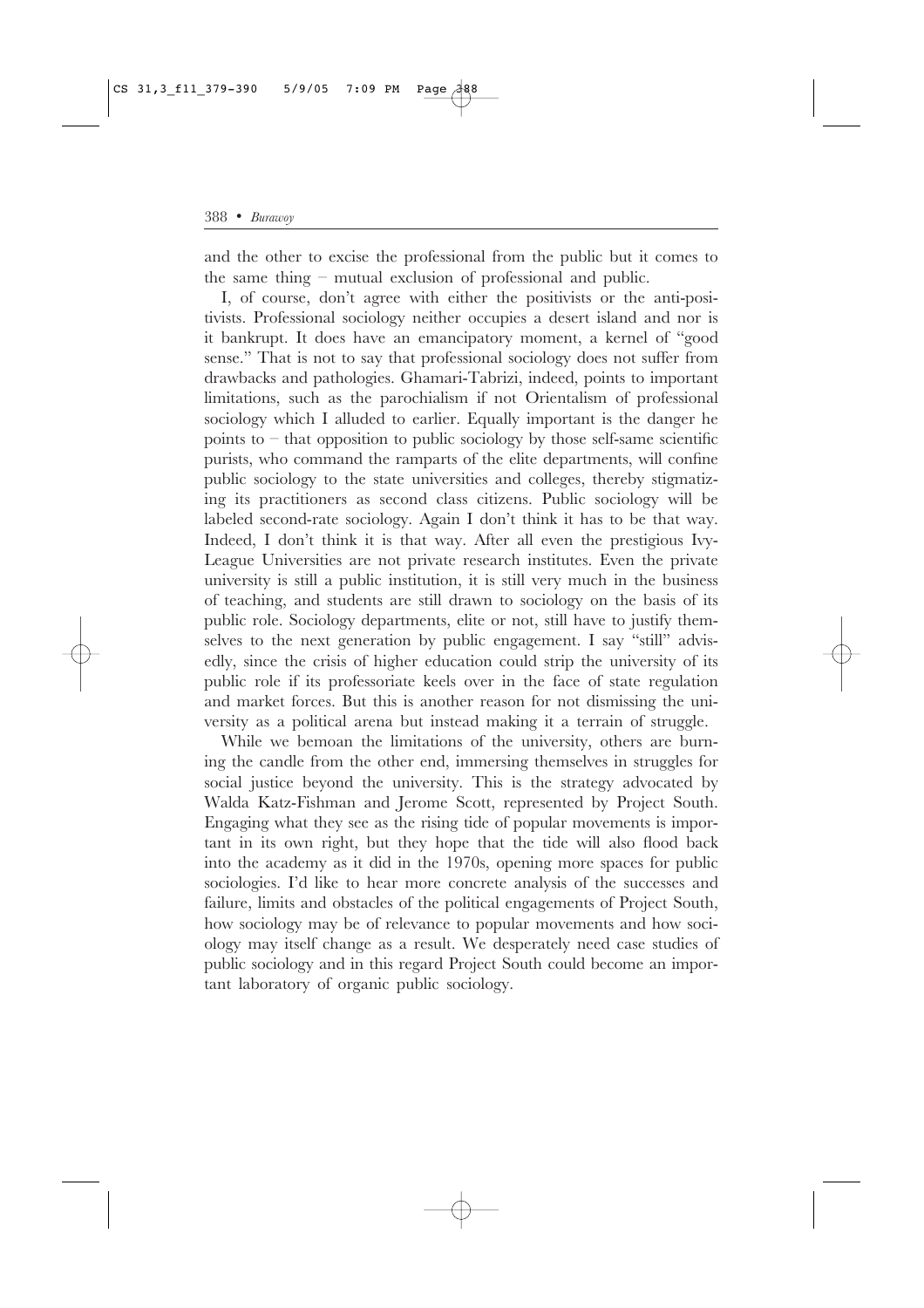## For a Critical Public Sociology: Reaching Beyond the Contradictions

Public sociology is situated on the line of fault between professional sociology and its various publics. It lies in a contradictory position between on the one side professional sociology with its interest in the monopoly of abstract and inaccessible knowledge, evaluated by peers on the basis of its scientific standing and on the other side publics with their interest in concrete, accessible knowledge, evaluated by lay persons in terms of their relevance for public issues.

The contradiction can be resolved in different ways. One way is to absorb the public into the professional. Thus, Contexts magazine, seeks to make sociology accessible to wider audiences. It is not pop sociology, which would trivialize sociology, but the popularization of sociology. However, *Contexts*, so far at any rate, has made no attempt to engage in a dialogue with publics. It is, therefore, not public sociology but the public face of professional sociology.

The contradiction between professional-disciplinary interests and publics can also be managed by a severing from the other side. That is, publics might develop their own professional extensions in the form of sociological think tanks, beholden to their sponsors and cut off from academic sociology, or borrowing from academic sociology when convenient. However, the United States is no Brazil with its plethora of independent research centers, oriented to the grassroots, so it's not clear how practical such a solution might be. Moreover, such sociological extensions within the public sphere are easily captured, and so cut off the intellectual autonomy that would allow that genuine dialogue definitive of public sociology. Just like the academic severing of publics, the public severing of the academy destroys the foundations of public sociology.

The only way to sustain a flourishing public sociology is by subsuming both professional sociology and its publics under a higher interest a higher interest that is revealed when we situate both sides of the antagonism in their determining environment. Thus, professional sociology is embedded in a field of disciplines within the university just as publics are connected to one another in a structured public sphere. Extending further we see that both university and public sphere are subject to the colonizing pressures of states and markets and it is at this level that the contradictions between publics and professions sublate into a potentially common front. Public sociology should construct, express and organize that potential unity within civil society, an opposition unified against ever-encroaching state regulation and market tyranny. Moreover, that higher interest can be forged at local, regional, national or global levels.